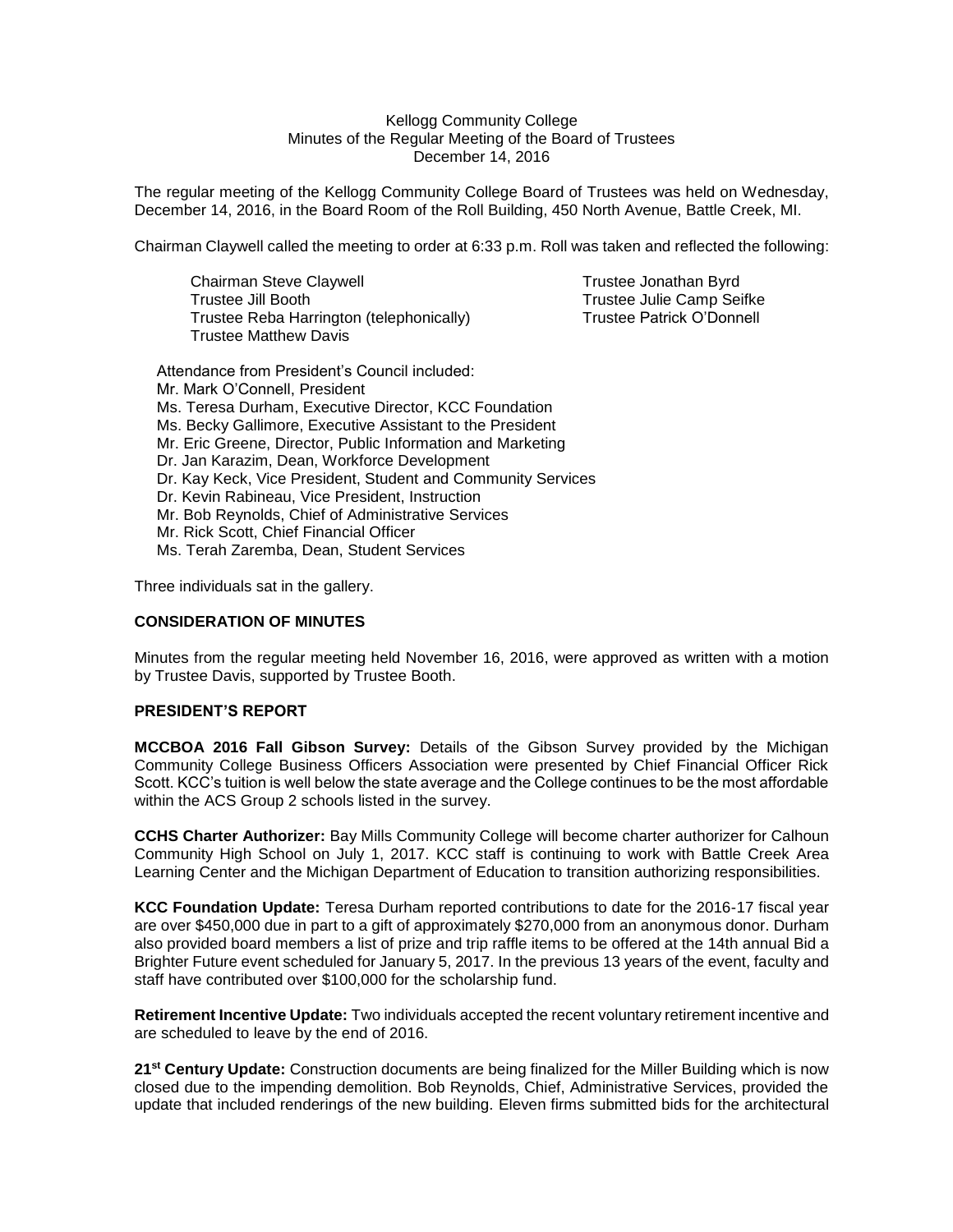and engineering services of the RMTC Capital Outlay Project. The recommended firm was approved later in the evening as an action item along with a request for the use of up to \$200,000 for campus projects. Those included ventilation in the OITC boiler room, replacement of a maintenance vehicle, repairs to the Student Center duct work and site improvements on the north end of campus.

**Dental Hygiene Accreditation:** Dr. Jan Karazim shared that site visitors for the Dental Hygiene accreditation held early in December were full of compliments for Faculty/Director Bridget Korpela and her team in the dental clinic as well as the upgrades to equipment and facilities. As with the MRI and PTA programs, the College is now awaiting the official letter identifying its continuing accreditation status.

**Interim Activities:** Board members were invited to join the faculty and staff for Interim Session activities and the Bid a Brighter Future event both scheduled for Thursday, January 5, 2017.

**Scholarships and Grants:** The College received \$19,400.00 in scholarships this month.

## **BOARD REPORTS AND REQUESTS**

Trustee O'Donnell reported on the MCCA leadership conference he attended in November. Topics of discussion included board governance, how to conduct a meeting and the Community College Act.

Chairman Claywell stated that the process for the mid-year review of President O'Connell has begun and the initial meeting has taken place.

#### **CITIZEN/STAFF REQUESTS AND COMMENTS**

None.

## **ACTION ITEMS**

**RMTC Capital Outlay RFP:** With a motion by Trustee Byrd, supported by Trustee Davis, the Board approved the recommendation of Mathison | Mathison Architects for architectural and engineering services of the RMTC's Capital Outlay Project.

**Maintenance and Repair:** With a motion by Trustee Byrd, supported by Trustee Davis, the Board approved the use of up to \$200,000 from the College's Maintenance and Replacement Fund for campus projects and the replacement of a maintenance vehicle.

**Modification to Five Year Capital Outlay Plan:** With a motion by Trustee Booth, supported by Trustee Byrd, the Board approved a revision of the Five Year Capital Plan to show the RMTC as the College's number one priority at least until construction authorization is received from the State.

**Recommendation to Discontinue Aircraft Rescue Firefighting (ARFF) Training:** With a motion by Trustee Davis, supported by Trustee Byrd, the Board approved the recommendation of the College's leadership team and staff from the Workforce Solutions Department to discontinue the ARFF training program effective June 30, 2017. The decision was made based on timing, lifecycle of the aircraft and the fiscal year end retirement of program coordinator Joe Teixeira. Trustee Davis added that he is happy for Teixeira's retirement but sad to see the program go because of the notoriety it provided the College.

**Financial Statements:** The Board approved the November 2016 financial statements with a motion by Trustee Byrd, supported by Trustee Camp Seifke.

**Personnel Items:** Math instructor Emily Patterson, recommended for tenure and present at the meeting, was introduced to the Board by Dr. Kevin Rabineau, Vice President of Instruction. Rabineau gave high praises to Patterson and Chairman Claywell thanked her for her contributions to the College.